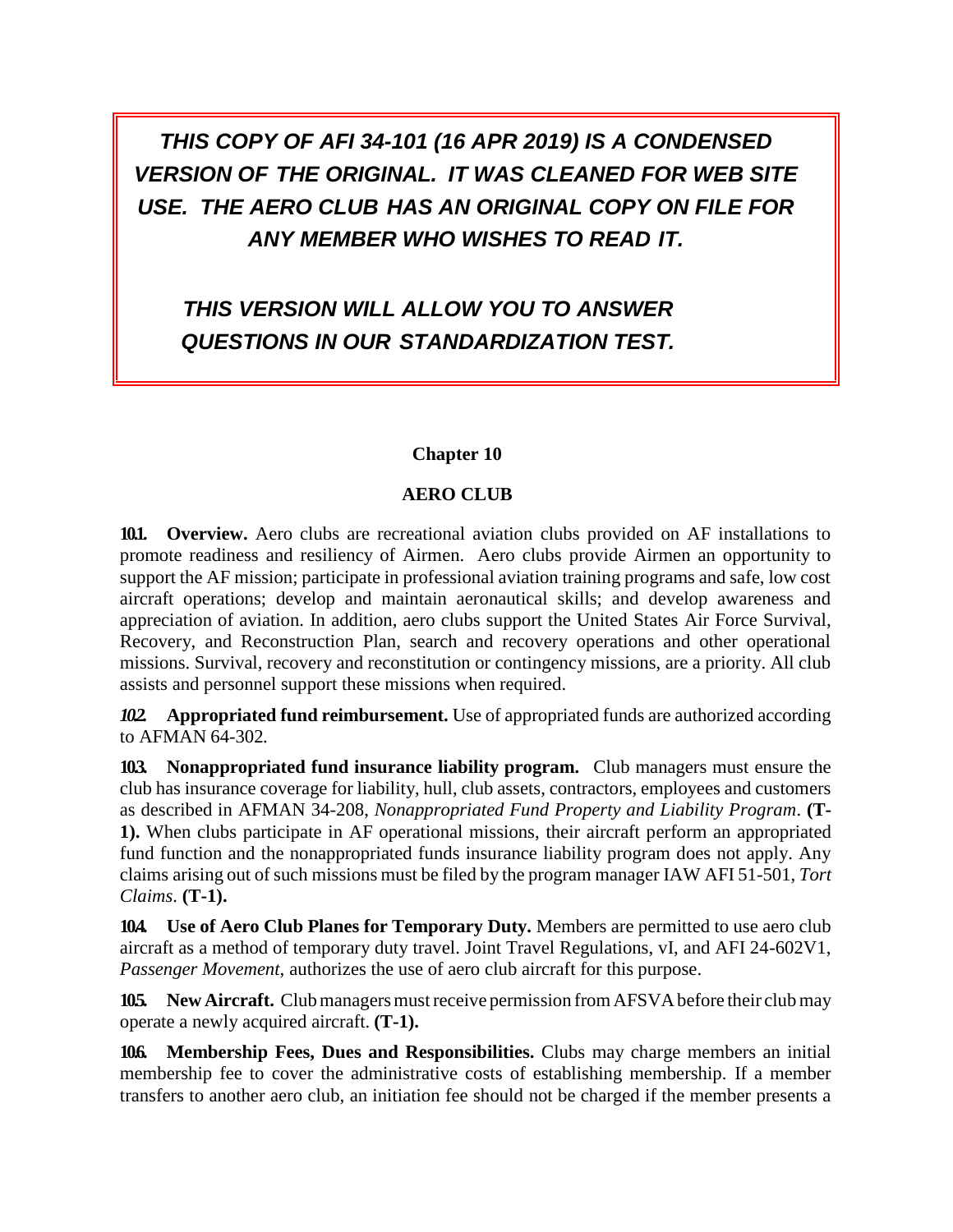letter of good standing from the previous club. Managers accepts a letter of good standing from any other military aero club. Visiting members are not charged initiation fees or monthly dues unless the visit exceeds one billing period at their home club, then members pay dues either their home or the visiting club. Club managers must ensure members:

**10.6.1.** Pay established dues. **(T-3).**

**10.6.2.** Assist club staff in daily club operations when requested. **(T-3).**

**10.6.3.** Present their logbooks, pilot certificate, and medical certificate to the manager, chief flight instructor, or clearing authority for examination upon request. **(T-3).**

**10.6.4.** Attend scheduled flight safety meetings. **(T-3).**

**10.7.** Pilot-in-Command privileges. The club manager will authorize Members to exercise pilot-in-command privileges in an aircraft belonging to another AF aero club if each of the following requirements is met:

**10.7.1.** The visiting pilot complies with all host club regulations and pilot qualification requirements. **(T-3).**

**10.7.2.** Membership and currency is validated prior to the visitor flying at aero club. **(T-3).**

**10.7.3.** Visiting pilots must present a paper copy of their membership record and training folder to the club where the member is requesting flying privileges. **(T-3).**

**10.7.4.** The visiting pilot must receive a complete local area briefing by a host club instructor. **(T-3).** The club standard operation procedures may require a local area checkout flight.

**10.8. Member Records and Training Folders.** Club managers maintain a membership record on each member. Managers must maintain a training folder IAW the AF aero club instructor standardization guide

(**<https://cs2.eis.af.mil/sites/10042/Pages/AeroClubs/SupportingStandards.aspx>**) on members who are currently enrolled in a flight-training course leading to the issuance of a Federal Aviation Administration (FAA) certificate or rating. **(T-1).**

**109. Registering Aircraft.** Program managers must ensure all aircraft owned or operated by aero clubs be registered IAW FAA Regulations. **(T-0).** Obtain registration information from the local FAA office or **[http://www.faa.gov](http://www.faa.gov/)**.

**10.10. Purchasing and Leasing Aircraft.** Program managers may acquire aircraft by purchase or exclusive-use lease through AFSVA. Managers must approve leases according to AFMAN 34-201 and AFMAN 64-302. **(T-1).** The nonappropriated funds council and the installation commander must approve any purchase. **(T-3).**

**10.11. DoD Loaned Aircraft.** Clubs may borrow excess DoD aircraft. AF/A4LM, Aerospace Vehicle Disposition Office, screens excess DoD aircraft and offers to loan aircraft compatible with aero club operations. AFSVA manages annual attestation of all AF owned aero club aircraft per AFI 16-402, *Aerospace Vehicle Programming, Assignment, Distribution, Accounting, and Termination*, and distributes the aircraft to clubs with appropriate membership needs, financial stability, and Force Support commander or director approval.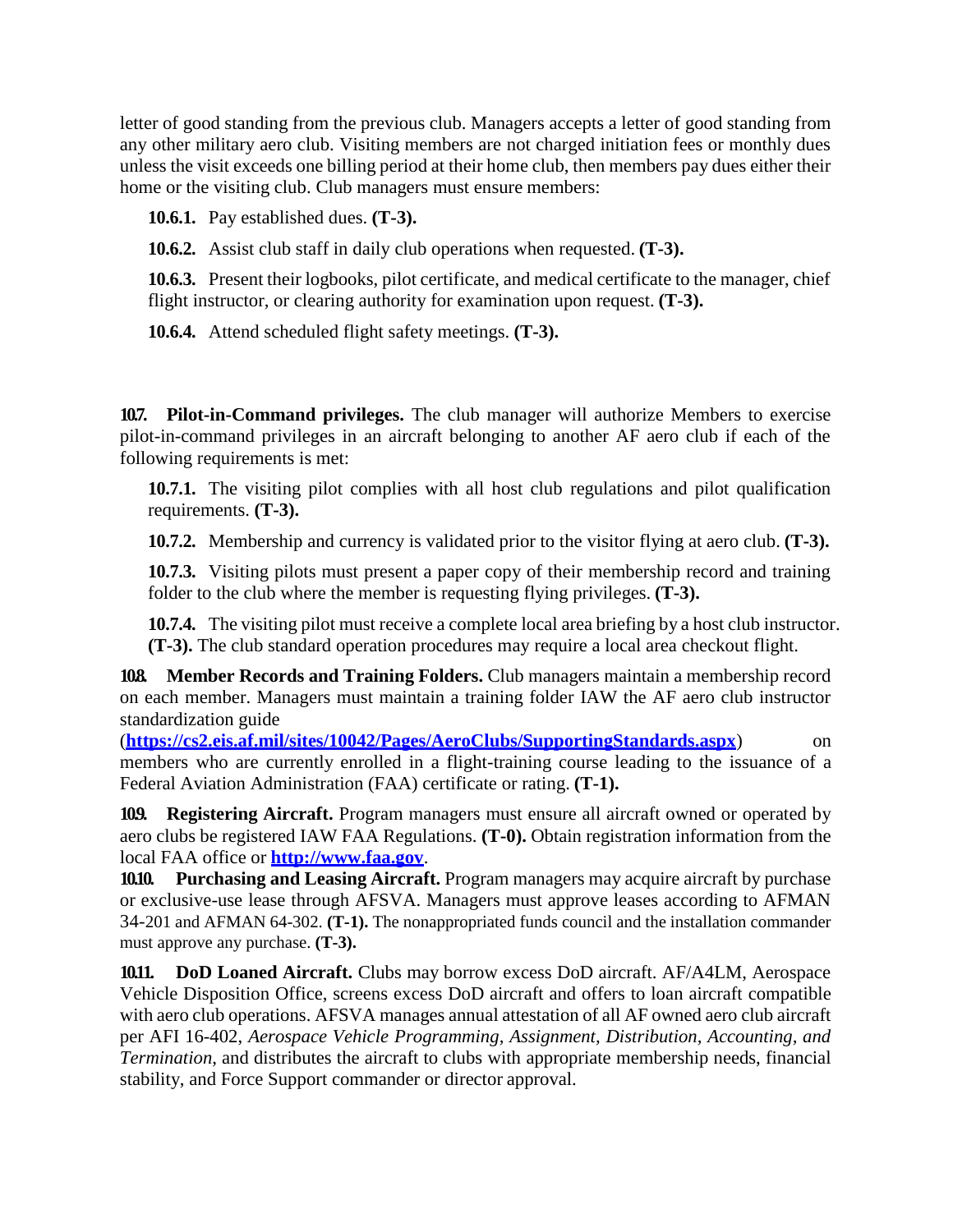**10.12. AFSVA Loaned Aircraft.** Clubs may borrow excess aircraft obtained from the General Services Administration or Civil Air Patrol. AFSVA screens these aircraft and offers to loan those compatible with aero club operations and then distributes the aircraft to clubs with appropriate membership needs and financial stability. Gaining clubs are responsible for all acquisition costs and needed repairs. The club manager must ensure the loaned is registered and maintained in an airworthy condition according to FAA regulations and engine logbooks maintained according to FAA regulations. **(T-0).**

**10.13. Aircraft Disposal. Program managers** must dispose of Aircraft when damaged or worn beyond economical repair Aircraft disposal is approved by AFSVA. **(T-1).**

**10.14. Selling Fuel, Oil, and Other Aviation Related Items.** Club managers must sell fuel, oil, and other items according to **paragraph 3.26** to eligible MWR patrons. **(T-1).** In addition, clubs may sell fuel, oil, and other aviation related items for government and official mission aircraft and other US military aero club members for use in other aero club aircraft.

**10.15. Maintaining Inventories.** Clubs may maintain a centralized inventory of aviation related merchandise and a decentralized storeroom inventory of aviation petroleum, oil, lubricants and aircraft spare parts. Refer to AFI 34-202 for guidance on establishing, maintaining and controlling these inventories. It is recommended clubs maintain a stock of spare parts to minimize aircraft downtime.

**10.16. Aero Club Safety.** Safety is every aero club member's responsibility. Club managers must develop and implement an aggressive mishap prevention program which includes a flight, aircraft servicing, ground handling, and maintenance activities. **(T-1)**. Additionally, club managers and his or her staff must comply with applicable portions of Air Force Occupational Safety and Health Standards. **(T-1).** Club managers must hold a safety meeting for the membership at least once a month with attendance documented. **(T-3)**.

**10.16.1.** Any member or flight instructor who fails to attend a mandatory safety meeting will be denied pilot-in-command privileges by the club manager until the member or flight instructor accomplishes one of the following: **(T-3).**

**10.16.1.1.** If authorized by the installation commander, reviews videotapes of the missed safety meeting(s).

**10.16.1.2.** Reviews meeting minutes from the missed safety meeting(s).

**10.16.1.3.** Receives a briefing from the manager, club safety officer, or designated representative on subjects covered during the missed safety meeting(s).

**10.16.2.** Any member or flight instructor who misses three consecutive meetings will lose flying privileges. **(T-3).** These members must attend a safety meeting and review theminutes from the missed safety meetings prior to aero club manager restoring the member's flying privileges. **(T-3).**

**10.16.3.** Members may attend another military aero club's safety meeting, if authorized by the local club.

**10.16.4.** Safety meeting format is at the discretion of the club; however, the following topics are recommended for periodic discussion:

**10.16.4.1.** AF and major command policies and directives.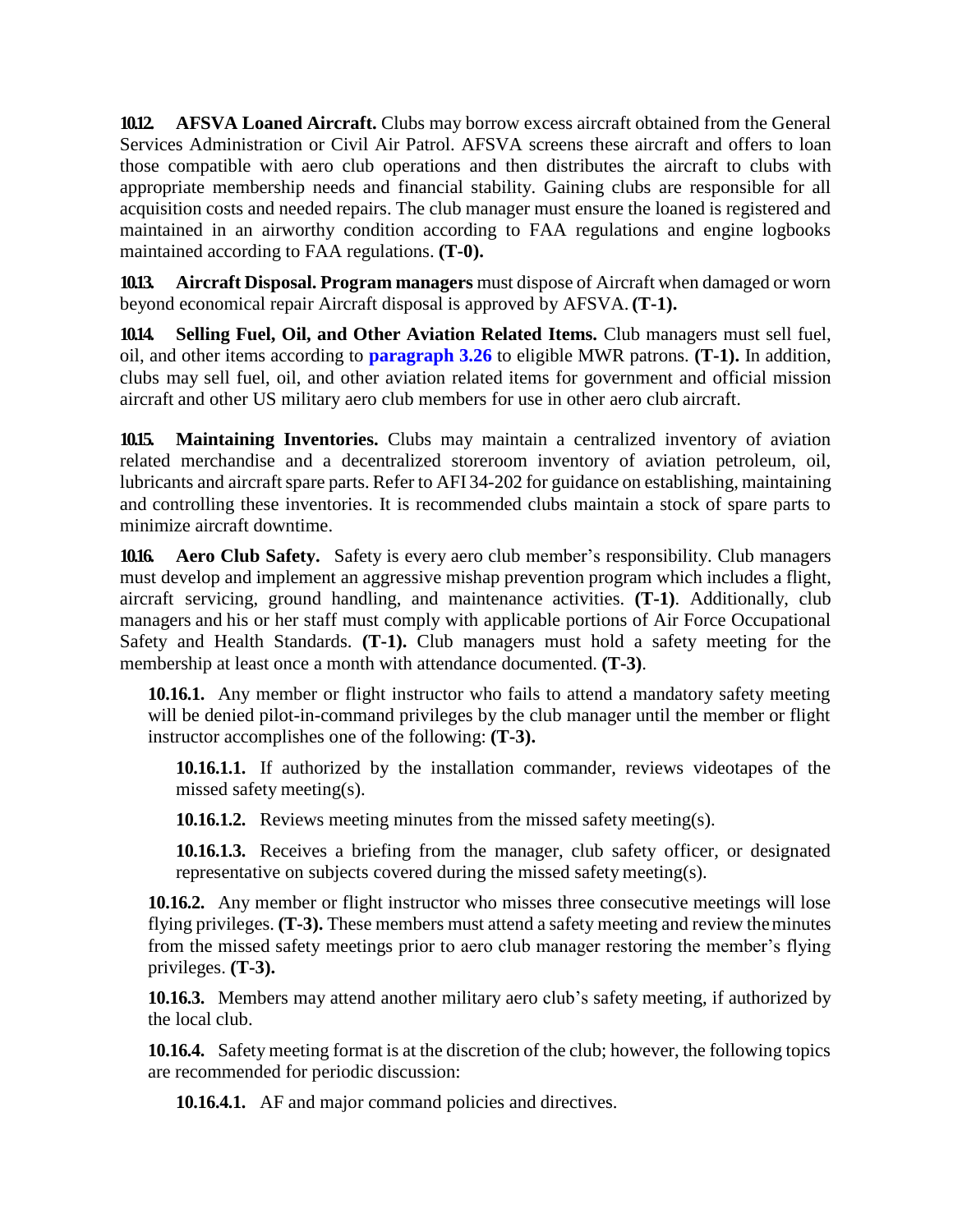**10.16.4.2.** FAA regulations.

**10.16.4.3.** Local flying area, including briefings by safety specialists or representatives from the FAA.

**10.16.4.4.** Midair collision avoidance and prevention.

**10.16.4.5.** Light aircraft maintenance and potential problem areas.

**10.16.4.6.** Light aircraft accident briefs.

**10.16.4.7.** Wake turbulence, flight planning, and fuel management.

**10.16.4.8.** Lost and emergency procedures.

**10.16.4.9.** Spatial disorientation, survival, hypoxia, and effects of medication.

**10.16.4.10.** Mountain flying.

**10.16.4.11.** Seasonal flying hazards, including weather.

**10.16.5.** Club managers must ensure fire extinguishers are readily accessible during engine starts, aircraft maintenance, and aircraft refueling. **(T-1).** Local fire protection authorities determine the amount, locations, and types of fire extinguishers to be used. Fireguards are not required for aero club operations.

**10.17. Disciplinary Action and Retraining.** The club manager will deny flying privileges to any pilot(s) involved in a flying accident, incident, unusual occurrence, or in actions which may be perceived as a violation of established directives, until a reasonable determination of the facts can be made and the pilot's aero club privileges are reinstated by the installation commander. **(T- 1).** Student pilots involved in any of the above-mentioned actions may continue the dual portion of their flight training. However, student pilots will not solo until the investigation is completed and the installation commander reinstates their solo flight privileges. **(T-1).**

**10.17.1.** The club manager and staff member he or she designates must investigate the event to determine if the pilot(s) knowingly violated established guidance, or whether the pilot(s) should receive additional training. **(T-1).** The club manager presents its findings to the standardization board. The standardization board will make recommendations to ensure this event does not reoccur and forward those recommendations to the installation commander for approval. **(T-1).**

**10.17.2.** If the installation commander determines the pilot(s) knowingly violated established guidance; the pilot(s) must be removed from the club. **(T-3).** "Knowingly" is interpreted to mean a similarly experienced pilot, in a similar situation, would have known the actions were in violation of established directives. The pilot(s) will not be eligible to reapply to any AF aero club for a period of at least one year. **(T-3).** Club managers must forward a copy of the report of investigation of the events that led to the member's dismissal and approved recommendations to AFSVA. **(T-1).**

**10.18. Investigating Mishaps.** An AF flight safety officer must conduct an official investigation on each reportable aero club mishap according to AFI 91-204, *Safety Investigations and Reports*. **(T-1).** The flight safety officer works closely with applicable ground safety, National Transportation Safety Board, FAA or host country investigators. The flight safety officer must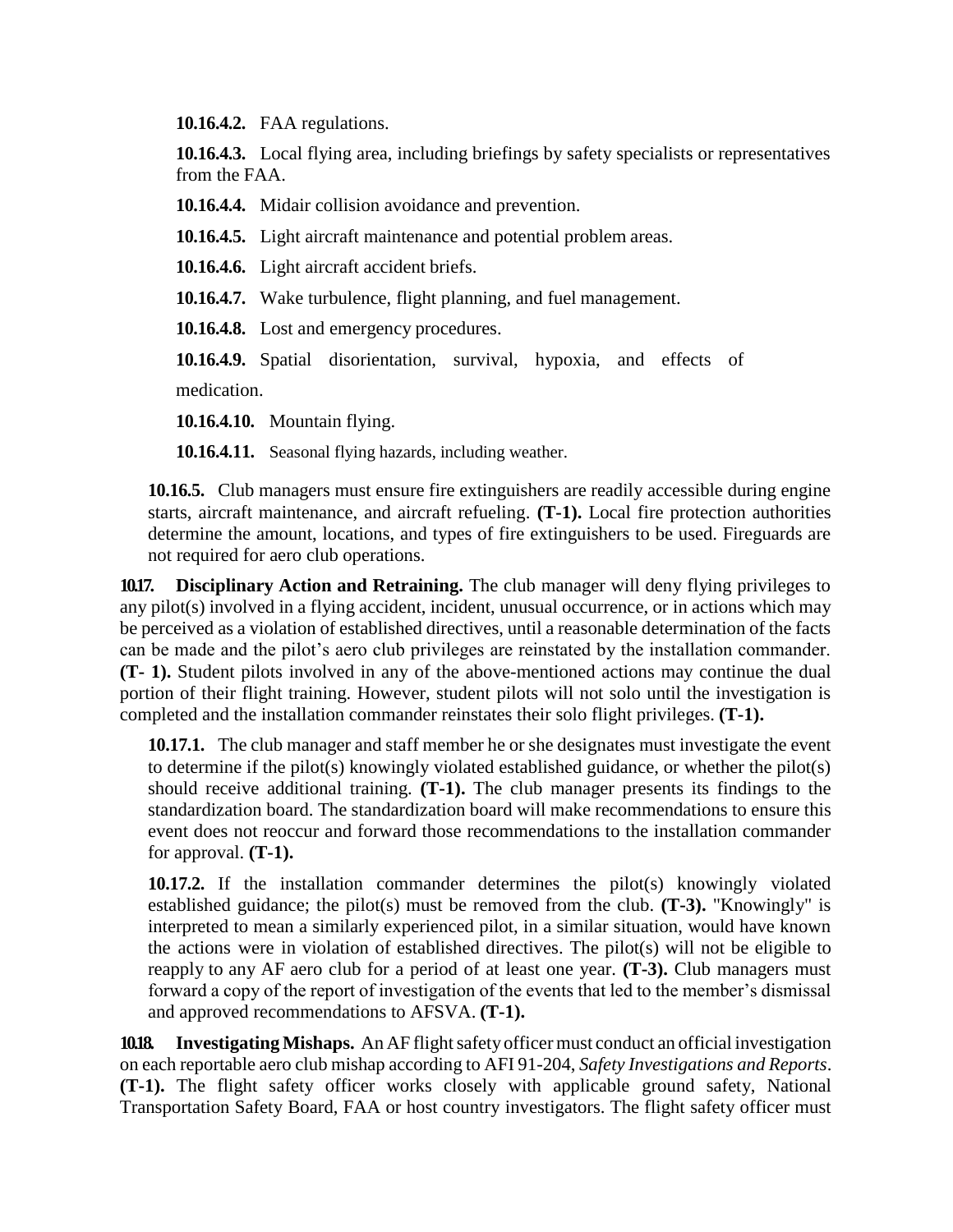retain all applicable training and membership records, as well as any applicable aircraft or aircraft component, until a reasonable determination of the facts can be made. **(T-1).** In addition the flight safety officer contacts AFSVA to determine the source and extent of material analysis needed to determine the cause of the mishap.

**10.19. Classifying Mishaps.** The installation commander classifies mishaps according to AFI 91-204*.* **(T-1).**

**10.20. Reporting Mishaps.** The club manager must immediately notify the installation safety office of any mishap. **(T-3).** The safety office and club manager will report club mishaps according to AFI 91-204 and if required by the National Transportation Safety Board statutes, notifies the National Transportation Safety Board. **(T-0).** The Air Force Safety Center renders the final evaluation on all mishaps involving injury to personnel. AFSVA renders the final evaluation on all others.

**10.21. Using or Releasing Mishap Reports without Authorization.** Mishap investigations determine causes of mishaps and identify steps to keep them from recurring. Reports coming from a Safety Investigation Board are for official use only and may not be used as evidence to support a disciplinary action or to determine pecuniary liability. The mishap investigator advises the witnesses there is no guarantee of confidentiality because the report is not protected by claim or privilege. The releasing authority for aero club mishap reports is the Director, Air Force Safety Center. Non-injury related reports are maintained at AFSVA.

**10.22. Investigating Pecuniary Liability.** The Force Support commander or director investigates pecuniary liability for mishaps according to AFI 34-202. Although this investigation is separate from the mishap Safety Investigation Board, the investigator may use factual data and recall witnesses from the mishap investigation.

**10.23. Standard Operation Procedures.** The purpose of the standard operation procedures is to consolidate information on membership responsibilities, local airfield procedures, and operational restrictions and requirements. The standard operation procedures are detailed enough that a pilot with adequate knowledge of FAA regulations and applicable AF publications can read the standard operation procedures and pilot information file and have the information required to safely operate club aircraft at that location. FAA regulations and AF guidance should not be reiterated unless needed for clarification purposes. Club manager will coordinate with the applicable installation operations staff on items impacting flight operations. **(T-3).**

**10.23.1.** The aero club manager must develop and publish standard operation procedures. **(T- 3).** The manager makes available an electronic file of standard operation procedures to all club certified flight instructors and members and provides a paper copy if requested. The club manager must update standard operation procedures as required to maintain currency. **(T-3).** Standard operation procedures include the following:

**10.23.2. Chapter 1** - Administration.

**10.23.2.1.** Membership application, resignation, and expulsion procedures.

**10.23.2.2.** Quorums and meetings.

**10.23.2.3.** Aircraft scheduling procedures.

**10.23.3. Chapter 2** - Pilot currency requirements.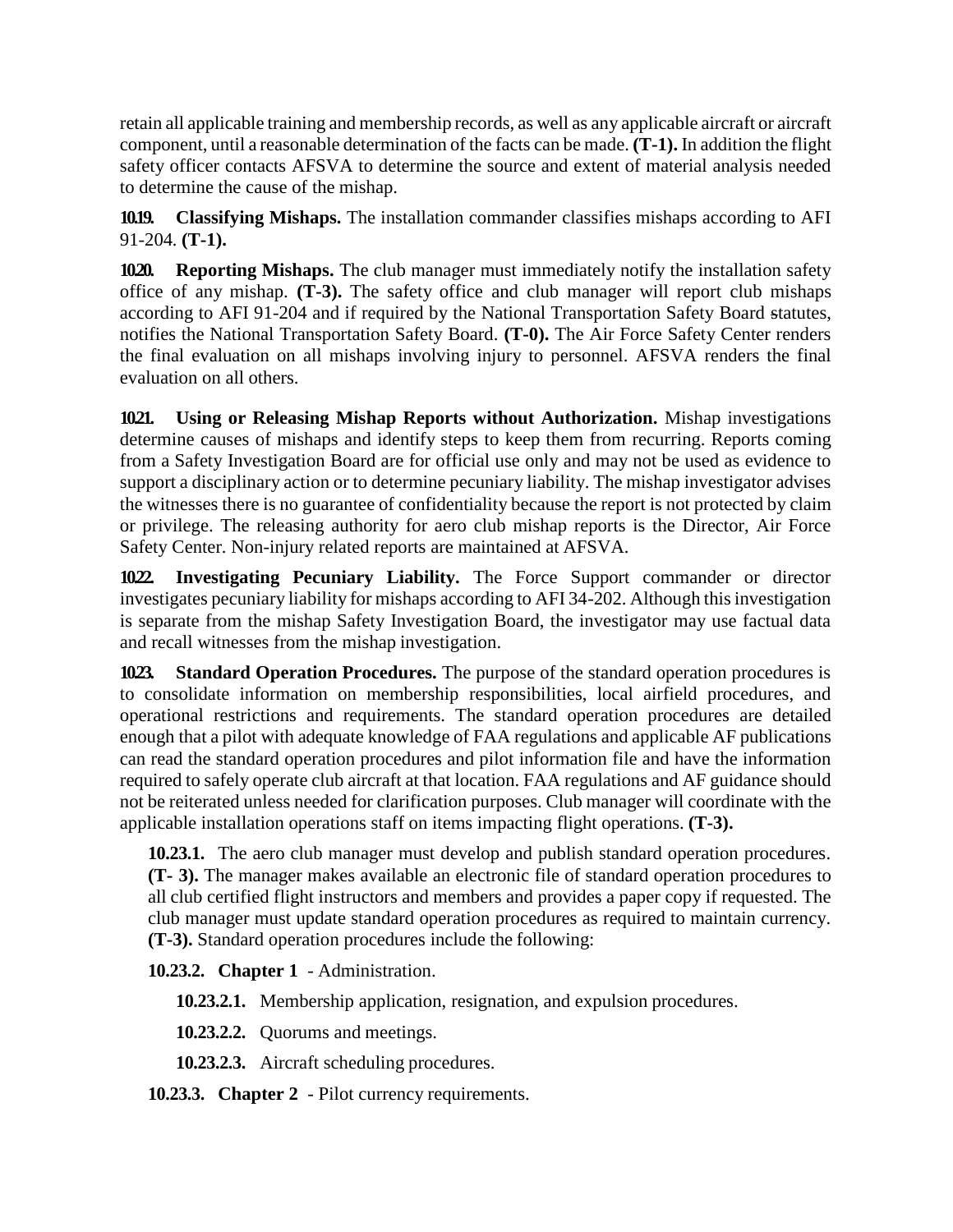**10.23.4. Chapter 3** - Operational restrictions and local area procedures.

**10.23.4.1.** Restrictions and requirements.

**10.23.4.2.** Clearing authority and clearance procedures.

**10.23.4.3.** Lost communications procedures.

**10.23.4.4.** Lost and alternate airfield procedures.

**10.23.4.5.** Weather recall and aircraft evacuation procedures.

**10.23.5. Chapter 4** - Student pilot procedures. This chapter should is limited to restrictions and requirements applicable to student pilots.

**10.23.6. Chapter 5** - Safety.

**10.23.6.1.** Accident and incident reporting procedures.

**10.23.6.2.** Ground safety.

**10.23.7. Chapter 6** - Maintenance procedures.

**10.23.8. Chapter 7** - Flight instructor responsibilities.

**10.23.9.** Attachments - As needed.

**10.24. Pilot Information File.** The purpose of the pilot information file is necessary to make information pertinent for safe flight, but not yet covered in the standard operation procedures, available to pilots. The pilot information file is in a single binder, maintained in an accessible location. Each pilot information file item is sequentially numbered by calendar year (03-1, 03- 2, etc.) and items of a permanent nature are included in the standard operation procedures. Members desiring to exercise pilot-in-command privileges must have read and formally acknowledged in writing all current pilot information file items before flight. **(T-3).** The club manager will ensure the following items are included in the pilot information file:

**10.24.1.** Items affecting flight operations or safety. **(T-3).**

**10.24.2.** Applicable local interest items. **(T-3).**

**10.24.3.** Initial and final aero club mishap message reports, including AFSVA or Air Force Safety Center reviews for the previous 12 months. **(T-3).**

**10.24.4.** Information items directed by higher headquarters. **(T-3).**

**10.24.5.** Current flying safety meeting minutes (not required if meeting is videotaped).**(T-3).**

**10.24.6.** Latest standardization board meeting minutes. **(T-3).**

**10.24.7.** Current version of the standard operation procedures and status page indicating date of latest edition and changes. **(T-3).**

**10.25. Club Instructor Standardization Guide.** The purpose of the club instructor standardization guide is to describe club pilot checkout requirements and standards, private pilot training requirements, and proper documentation of pilot training and checkouts. The club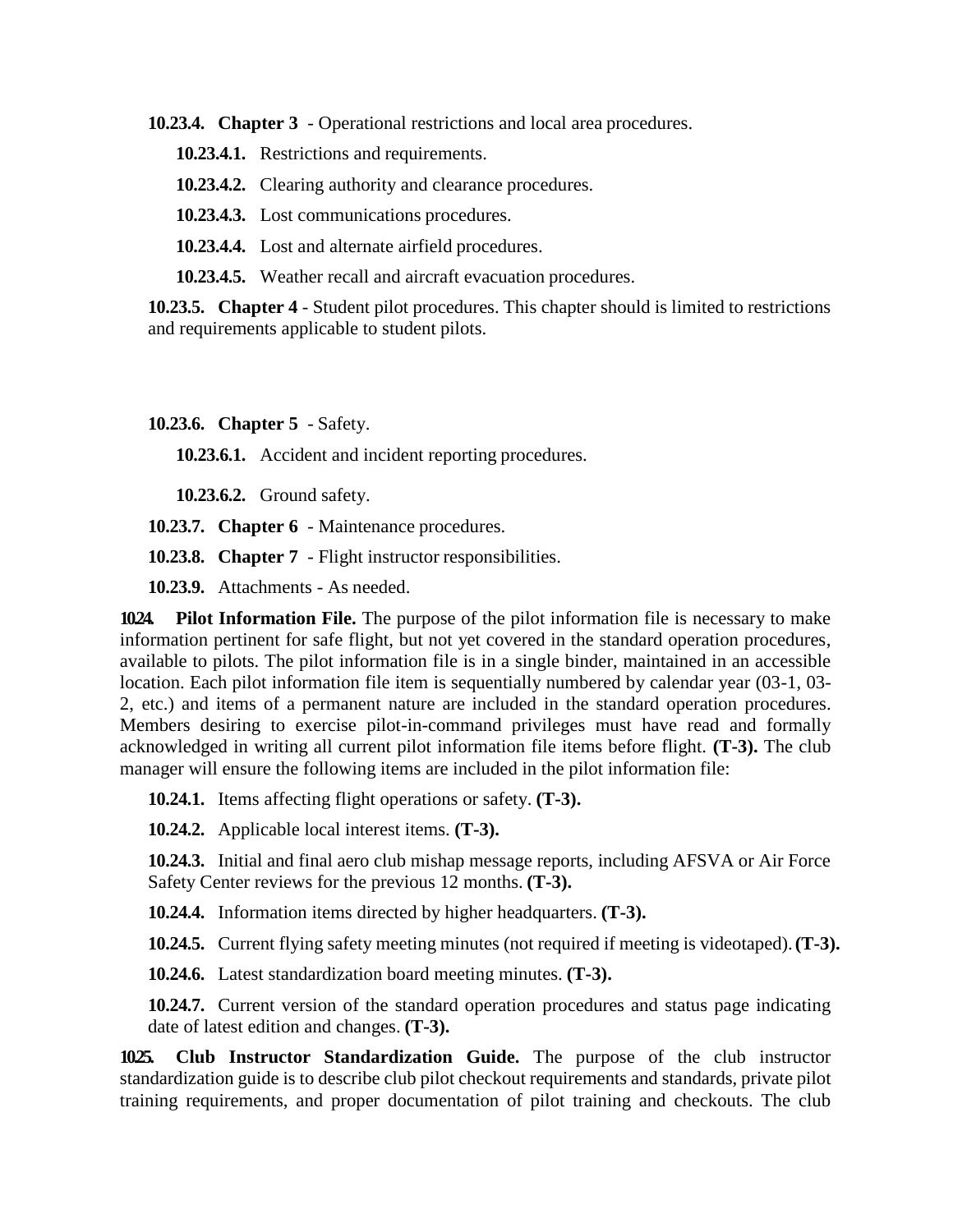manager must ensure all certified flight instructors adhere to the guidance provided in this guide. **(T-1).**

**10.26. Documents and Publications.** Club managers must maintain a reference library of flight planning documents and publications suited to the club's scope of operations, applicable maintenance manuals, and aircraft handbooks or flight manuals for each make and model aircraft operated. **(T-3).** Managers may offer for sale copies of the manufacturer's information handbooks for each make and model aircraft operated.

**10.26.1.** Reference material should include the FAA *Aeronautical Information Manual (AIM);* 14 CFR Part 1: *General Definitions*; 14 CFR Part 61, *Certification: Pilots, Flight Instructors, and Ground Instructors*; 14 CFR Part 91, *General Operating and Flight Rules*; 14 CFR Part 141, *Pilot Schools*; and National Transportation Safety Board Part 48 CFR Part 830, *Notification and reporting of Aircraft Accidents or Incidents and Overdue Aircraft, and Preservation of Aircraft Wreckage, Mail, Cargo, and Records*. Additionally, the club manager must make the following publications available for flight planning purposes; Airport/Facility Directories*,* DoD Flight Information Publication, Enroute Low Altitude Charts, Low Altitude Instrument Approach Procedures, Class B Airspace Charts, and Sectional Charts*.* **(T-3).**

**10.26.2.** Base supply should make available to the club the supply publications and documents needed to identify desired AF items. The base publications distribution office should provide the club with AF technical orders for maintaining and using governmentloaned aircraft and equipment when these publications are available in the AF publishing system.

**10.27. Local Flying Area.** The installation commander must determine the boundaries of the local flying area based on terrain, special use airspace, and available airports. **(T-3).** A 50 nautical mile radius is recommended. The local area for solo student pilots must be defined according to FAA regulations or the installation commander, whichever is more restrictive. **(T-0).** Club managers must develop a prominently displayed local area map depicting local area limits, training areas, ingress and egress routes, local traffic patterns, and hazards to air navigation. **(T-3).**

**10.28. Pilot-In-Command.** The club manager ensures only club members, employees, or club contractors possessing a valid FAA pilot certificate, valid medical certification and who have successfully completed the applicable checkout requirements will pilot club aircraft. **(T-0).** The AFSVA aero club program manager may act as pilot-in-command of any club aircraft in which currency is maintained without a local checkout.

**10.28.1.** Club manager ensure members possessing only a valid recreational pilot certificate will not act as pilot-in-command of club aircraft except when enrolled in a course of training for a private, commercial, or airline transport pilot certificate. **(T-0).** In this instance, a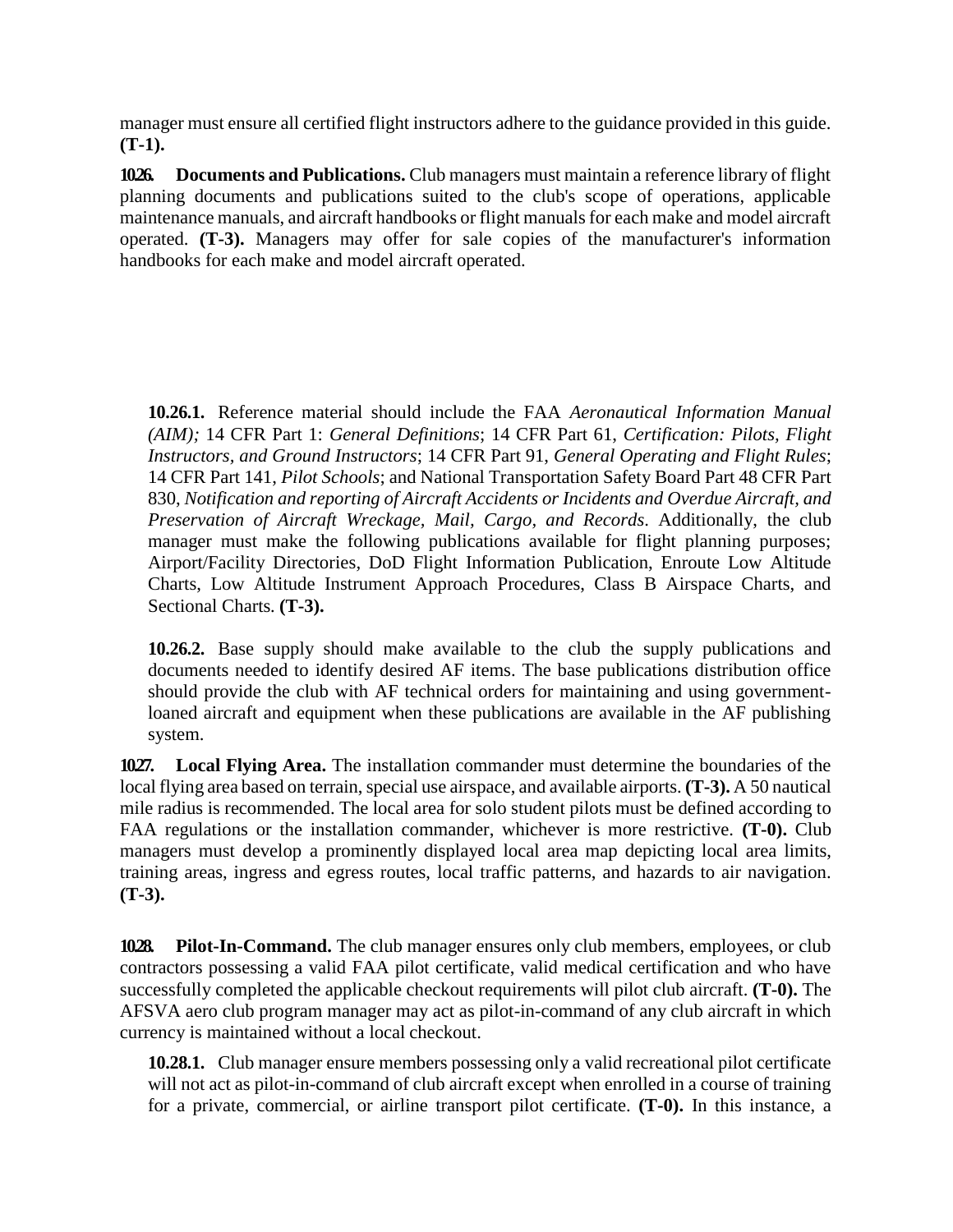member holding a recreational pilot certificate will comply with all restrictions in the FAA regulations and AFSVA operational guidance pertaining to student pilots. **(T-0).**

**10.28.2.** The club manager ensures members possessing only a valid sport pilot certificate will only operate light sport aircraft (refer to 14 CFR Part 1.1) as pilot-in-command after successfully completing the applicable club checkout requirements. **(T-0).** Members must not act as pilot-in-command of other club aircraft except when enrolled in a course of training for a private, commercial, or airline transport pilot certificate. **(T-0).** In this instance, a member holding a sport pilot certificate must comply with all restrictions in the FAA regulations and this instruction pertaining to student pilots. **(T-0).**

**10.28.3.** The club manager ensures the pilot-in-command will occupy the left front seat in side-by-side aircraft or the front seat in tandem aircraft **(T-0)** except in any of the following circumstances:

**10.28.3.1.** When prohibited by the flight manual.

**10.28.3.2.** When weight and balance considerations dictate otherwise.

**10.28.3.3.** When a pilot is enrolled in an instructor pilot training program and has been endorsed by a flight instructor for solo flight in either seat, flying under visual flight rules in the local training area.

**10.28.3.4.** When the pilot is a flight instructor flying under visual flight rules in the local training area.

**10.28.3.5.** When the pilot is a flight instructor conducting flight instruction or receiving or administering flight checks.

**10.28.4.** The Force Support commander or division chief may authorize a one-time flight for a prospective buyer of a club aircraft; however, a qualified instructor shall act as pilotin- command. **(T-0).**

**10.29. Covenant Not to Sue and Indemnity Agreement.** The club manager ensures no person will operate or occupy a club aircraft unless he or she has executed an AF Form 1585, *Covenant Not to Sue and Indemnity Agreement*, within the previous 12 months. **(T-1).** This requirement does not apply to FAA Inspectors performing official flight examinations. When conducting a practical test, a FAA inspector or designated examiner may act as pilot-in-command without meeting the requirements specified in this AFI.

**10.30. Passengers.** The pilot-in-command is responsible for the safety and actions of the pilot's aircraft passengers. AFSVA club chief flight instructors, managers, and installation advisors are not considered passengers when conducting training, standardization, or evaluation flights. Moreover, FAA inspectors are not considered passengers when performing official flight examinations.

**10.31. Aircraft Scheduling.** Scheduling should be on a first come, first served, basis for daily flying. Managers establish cross-country scheduling and approval procedures, and include those procedures in the standard operation procedures.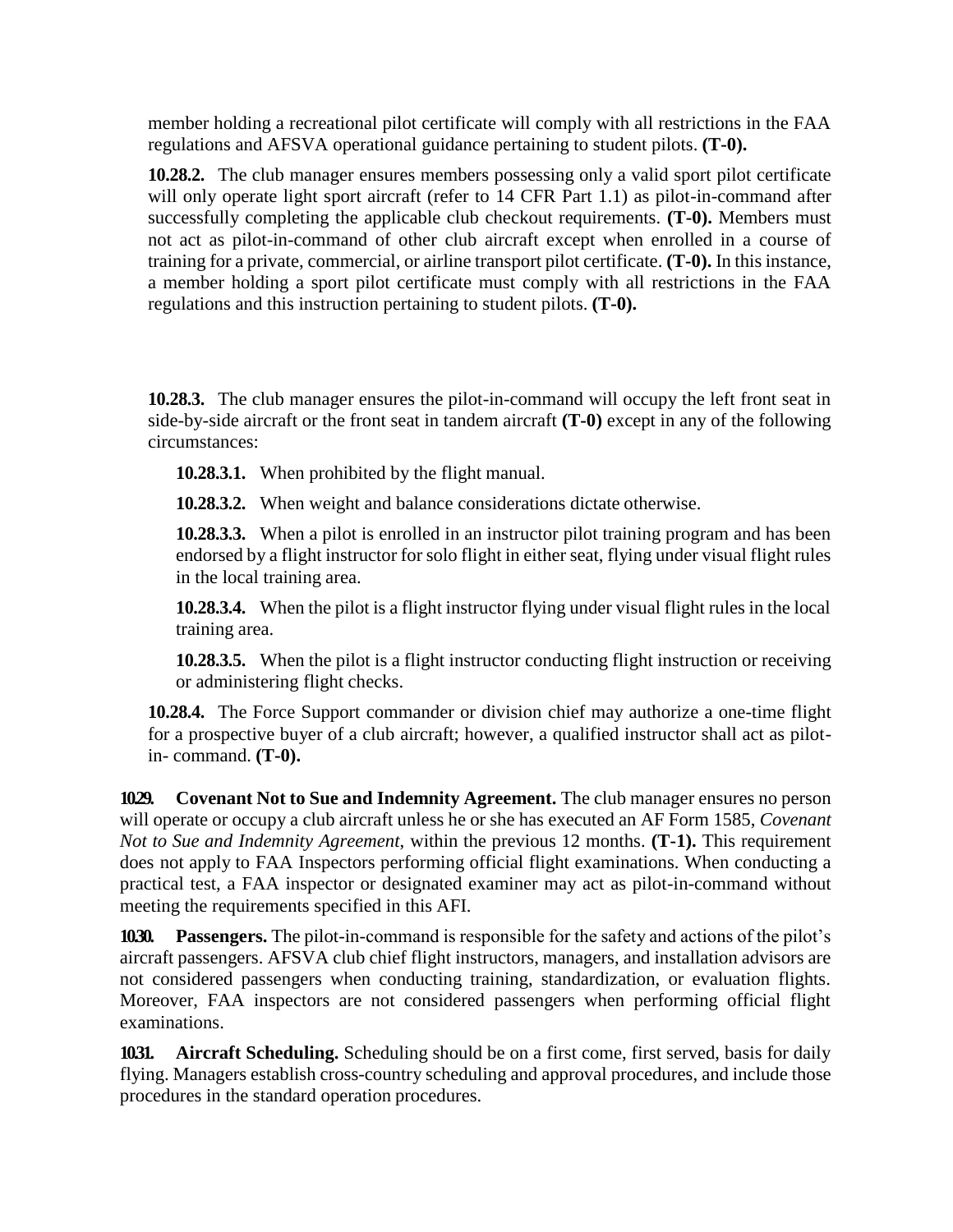**10.32. Required Equipment.** The club manager and pilot-in-command must ensure appropriate survival and safety equipment for the intended operation area is onboard the aircraft. **(T-0).** Equipment must include a FAA approved flotation device for each occupant is onboard the aircraft and readily accessible if the aircraft is operated over water, beyond gliding distance from land. **(T- 0).** Base life support units must issue survival equipment if immediate operational needs do not preclude such use, and shall establish appropriate safety procedures for issued equipment. **(T-3).** The club manager or his or her staff will ensure tie-down equipment is onboard aircraft if landing at an airport without tie-down equipment. **(T-0).**

**10.33. Checklists.** Club managers must supply a consolidated aircraft checklist with prenumbered pages and revision date for each aircraft operated. **(T-0).** Use of the checklist by pilots must be mandatory. **(T-0).** The checklist shall include the applicable items contained in the manufacturer's owner's manual; however, if the owner's manual does not adequately cover the items below, club managers shall supplement procedures and include them in the checklist. **(T-0).** As a minimum, the checklist shall include each of the following:

**10.33.1.** Normal procedures. **(T-3).**

**10.33.2.** Emergency procedures. **(T-3).**

**10.33.3.** Takeoff, climb, and landing data. **(T-3).**

**10.33.4.** Crosswind component chart (including locally established crosswind limits). **(T-3).**

**10.33.5.** Cruise performance and fuel consumption. **(T-3).**

**10.33.6.** Applicable alternate airfield procedures, unless contained in a local in-flight guide. **(T-3).**

**10.33.7.** A *Warning* that reads, "Improper leaning procedures will greatly reduce endurance" in the cruise section of the normal procedures checklist. **(T-3).**

**10.34. Clearance.** Club managers will use the latest version of the automatic dispatch system populated with current data to check pilot-in-command currencies. **(T-3).** Members authorized self-clearing privileges and clearing authorities will clear all flights originating at the home station using automatic dispatch system. **(T-1).** The pilot-in-command is the clearing authority for all flights originating off-station. All flights where a student pilot is flying solo must be cleared by a flight instructor who is familiar with the student's capabilities. **(T-1).**

**10.35. Pilot Currency.** Pilots mustrecord all applicable currencyitemsin their personal logbook and provide the data to the manager for entry into automatic dispatch system. **(T-0).** Computerized logbooks are authorized in lieu of handwritten logbook entries, provided the logbook contains all applicable currency information.

**10.35.1.** Managers or chief flight instructors may credit pilot activities performed in other than club aircraft to satisfy currency requirements if activity is in the same make and similar model aircraft (e.g. Cessna 182RG could count toward aero club Cessna 182 currency; but Boeing KC-135 will not count toward Piper Seneca currency).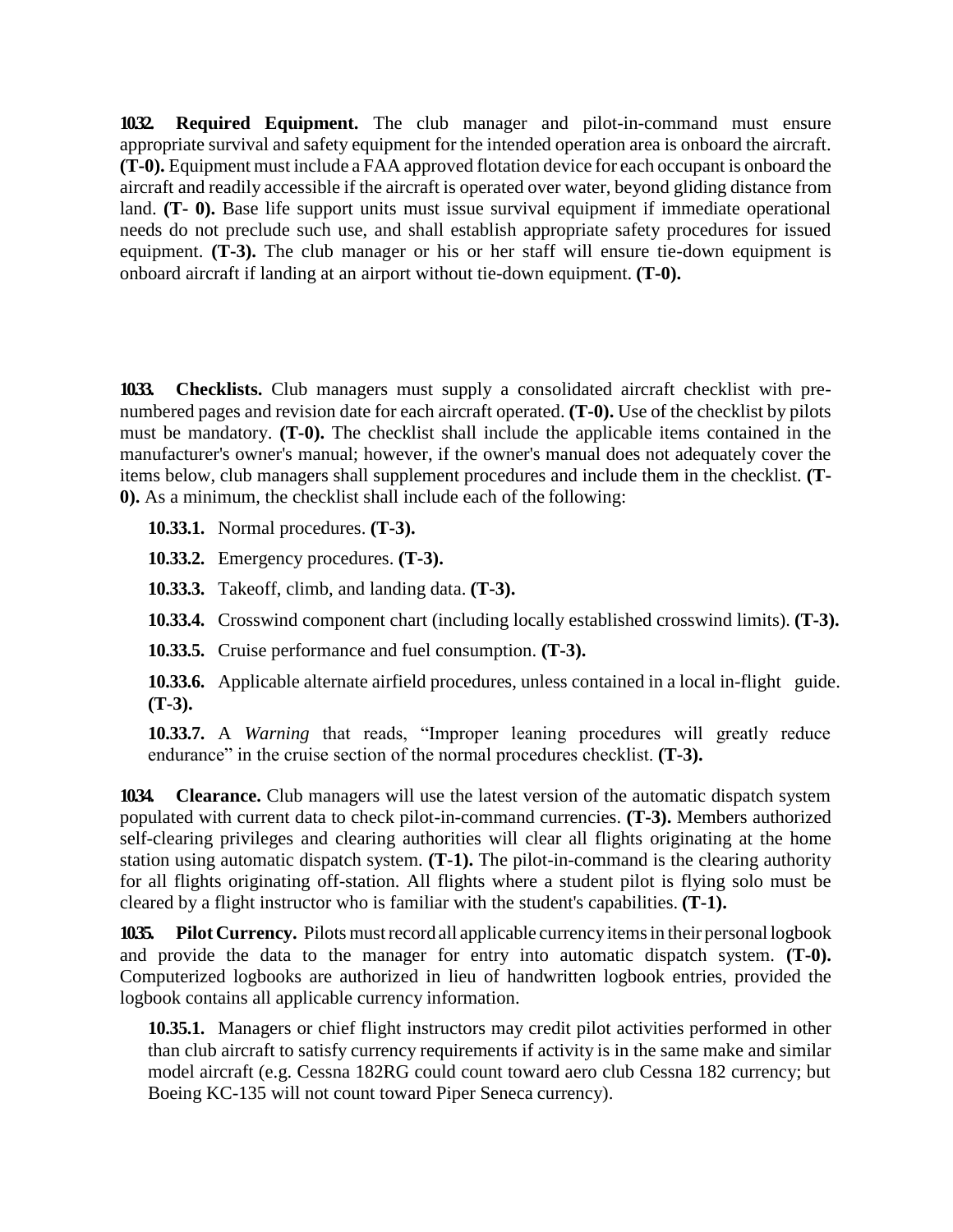**10.35.2.** Club manages must ensure pilots fly with and receive a logbook endorsement from a flight instructor to regain any currency. **(T-0).**

**10.35.3.** To act as pilot-in-command, pilots with less than 200 pilot hours must have accomplished three takeoffs and landings within the preceding 60 days in each make and model aircraft the pilot desires to fly. **(T-0).** Pilots with at least 200 pilot hours will have accomplished three takeoffs and landings within the preceding 90 days in each category and class aircraft the pilot requests to fly. **(T-0).**

**10.35.4.** Pilots who have not made three takeoffs and landings in a particular make and model aircraft within the preceding 180 days must successfully complete a flight check and closed book exam for that make and model aircraft to establish currency. **(T-0).**

**10.35.5.** To exercise pilot-in-command privileges in club aircraft at night, pilots must have accomplished at least three takeoffs and three landings to a full stop, at night, within the preceding 90 days, in each aircraft category and class the pilot desires to fly. **(T-0).** If night currency is lost, the pilot must make three takeoffs and landings to a full stop, at night, in each aircraft category and class the pilot desires to fly, with a current and qualified club certified flight instructor. **(T-0).**

**10.36. Pilot Training.** Club managers must prepare and use a ground school and flight training curriculum certificated by the FAA under 14 CFR 141 for training leading to the issuance of an initial private or commercial pilot certificate, or an instrument rating. **(T-0).** All members training for the initial issuance of a private or commercial pilot certificate, or an instrument rating must be enrolled in, and complete training under, a 14 CFR 141 curriculum. **(T-0).** Club mangers must have AFSVA approval on all other flight and ground training courses not certificated under 14 CFR 141 before implementation. **(T-1).**

**10.37. Aircraft Checkouts.** Pilots must satisfactorily complete a separate flight checkout, given by an aero club certified flight instructor, for each make and model aircraft the member desires to exercise pilot-in-command privileges in. **(T-0).** Pilots must complete all checkouts in an aero club aircraft and demonstrate performance to the applicable standardsspecified in the *USAF Aero Club Instructor Standardization Guide.* **(T-2).**

**10.37.1.** Club managers will ensure pilots do not fly over mountainous terrain until mountain training has been satisfactorily completed and documented the in automatic dispatch system. **(T-1).**

**10.37.2.** Club managers will ensure there are documented flight checks included in all applicable tasks listed in the *USAF Aero Club Instructor Standardization Guide.* **(T-1).**

**10.37.3.** A successful flight check administered by a FAA inspector or pilot examiner may be credited for applicable annual requirements if properly documented on the AF Form 1584, *USAF Aero Club Standardization Record*, and approved by the club manager. **(T-2).**

**10.37.4.** The chief flight instructor must administer all initial flight instructor proficiency checks IAW 14 CFR 141. **(T-0).** Additionally, the chief flight instructor should administer all annual flight instructor proficiency checks; however, the chief flight instructor may be delegated to the assistant chief flight instructor or check instructor.

**10.37.5.** A FAA inspector must administer all annual flight checks required by thismanual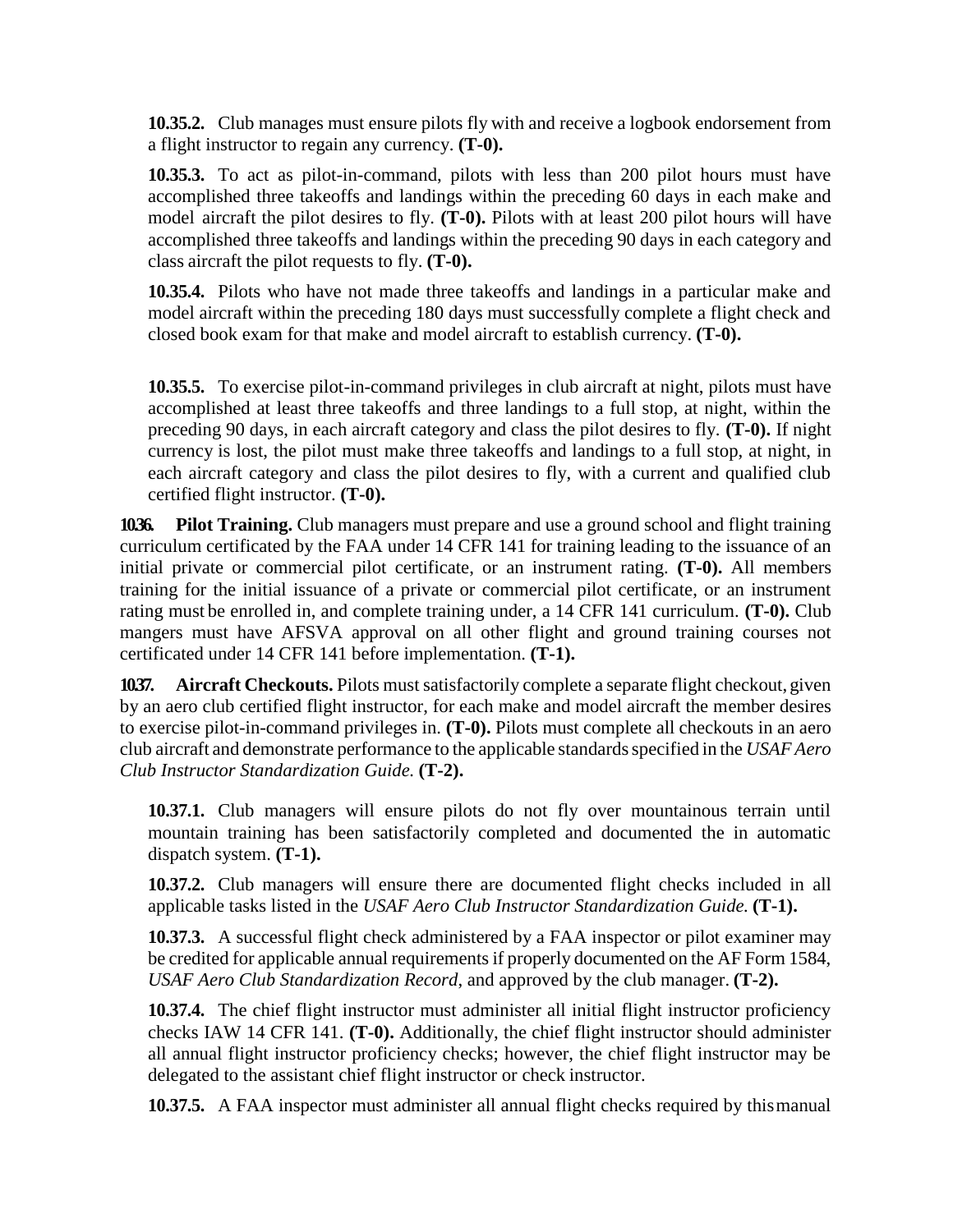to the chief flight instructor. **(T-0).** Annual requirements will only be credited if the FAA inspector completes the tasks prescribed in the *USAF Aero Club Instructor Standardization Guide* and documents completion on AF Form 1584. **(T-1).** Automatic dispatch system is updated to reflect successful completion of the annual check. If a FAA inspector cannot accomplish the required evaluations, a chief flight instructor from another AF aero club, or AFSVA may accomplish the required evaluations.

**10.37.6.** The club manager will ensure the following flight checks are required of each member desiring to obtain and maintain pilot-in-command privileges, and will be administered by an aero club certified flight instructor:

**10.37.6.1.** Initial check in each make and model aircraft. **(T-2).**

**10.37.6.2.** Initial night visual flight rules local check in aircraft category and class. **(T-2).**

**10.37.6.3.** Initial and annual instrument flight check for members desiring instrument flight rules privileges. **(T-2).**

**10.37.6.4.** Initial and annual standardization flight check in the most complex aircraft in which the pilot desires to maintain currency. **(T-2).**

**10.37.6.5.** Initial formation flight check for those members desiring to fly aero club aircraft in formation. **(T-2).**

**10.37.6.6.** Initial aerobatic flight check for those members desiring to fly aero club aircraft acrobatically. **(T-2).**

<span id="page-10-0"></span>**10.38. Flight Restrictions.** The club manager will ensure the following restrictions and requirements apply to all members operating club aircraft as pilot-in-command. **(T-0).**

**10.38.1.** Weather Minimums.

**10.38.1.1.** Day visual flight rule minimums are 1,500-foot ceiling and 3 statute miles (refer to terms in **Attachment 1**) visibility. **(T-0).**

**10.38.1.2.** Night visual flight rule minimums are 2,500-foot ceiling and 5 statute miles visibility. **(T-0).**

**10.38.1.3.** Weather minimums for instrument flight rules takeoff must be no lower than the lowest compatible circling minimums, both ceiling and visibility, at the departure airport or the takeoff minimums listed in the Terminal Flight Information publication for the airport, whichever are greater. **(T-0). Note:** Pilots with over 100 hours actual instrument time logged as pilot in command may takeoff when the weather is at or above the lowest compatible approach minimums at the departure airport or the takeoff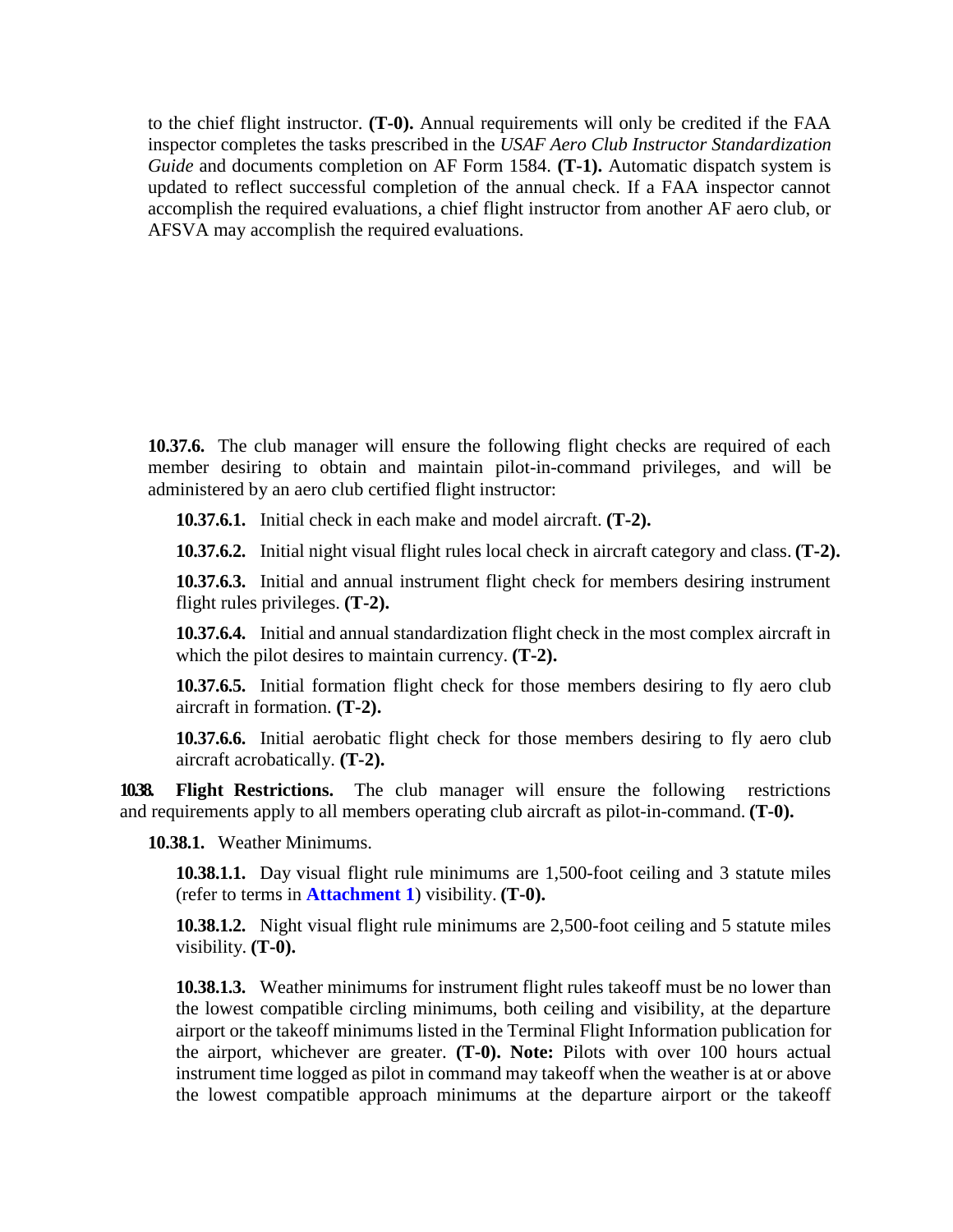minimums listed in the Terminal Flight Information publication for the airport, whichever are greater.

**10.38.1.4.** Pilots must comply with maximum crosswind components for each pilot rating and make and model aircraft posted in the aircraft checklist. **(T-0).**

**10.38.1.5.** Flight will not be initiated if surface winds are forecast to be greater than 30 knots, and flights will be terminated as soon as practicable if surface winds exceed 30 knots. **(T-0).**

**10.38.1.6.** Flight under special visual flight rules, as defined in 14 CFR Part 91, islimited to pilots with a current instrument rating, in an aircraft certified for instrument flight, and only at an altitude that assures terrain and obstacle clearance established in **[paragraph](#page-10-0) [10.38](#page-10-0)** of this manual. **(T-0).**

**10.38.1.7.** Simulated emergency training is limited to visual meteorological conditions. **(T-0).**

**10.38.1.8.** Aero clubs must establish minimum runway condition reading criteria for aircraft, to include maintenance ground run operations. **(T-0).**

**10.38.2.** The following must not be performed at night:

**10.38.2.1.** Aerobatics. **(T-1).**

**10.38.2.2.** Unusual attitudes, stalls, approach to stalls, or flight at minimum controllable airspeed, except as required by a 14 CFR Part 141 approved syllabus of instruction, with an instructor onboard that is qualified to act as pilot-in-command under instrument conditions in the aircraft used for the flight. **(T-0).**

**10.38.2.3.** Except for takeoff or landing, visual flight rules fly below 2,000 feet above ground level. **(T-0).**

**10.38.2.4.** Operations at airports without runway lighting. **(T-3).**

**10.38.2.5.** Visual or non-precision approaches to runways outside the local training area without visual glide path guidance.

**10.38.2.6.** Simulated emergency training, to include forced landings, except to lighted runways. **(T-0).**

**10.38.2.7.** Power-off approaches, unless there is an aero club instructor onboard. The instructor must be qualified to act as pilot-in-command under instrument conditions in the aircraft used for flight. **(T-0).**

**10.38.2.8.** Power-off approaches, unless conducted as 90-degree or 180-degree poweroff approach. **(T-0).** Guidance found in the FAA *Airplane Flying Handbook FAA-H-8083-3B*, Third Edition must be followed. **(T-0).**

**10.38.2.9.** Flight outside the local area unless the flight is operated under instrument flight rules, or the flight is required to be conducted under visual flight rules by an approved syllabus of instruction, and the instructor onboard is qualified to act as pilotin-command under instrument conditions in the aircraft used for the flight. **(T-0).**

**10.38.2.10.** Local visual flight rules, unless the pilot has logged at least 50 hours as pilot-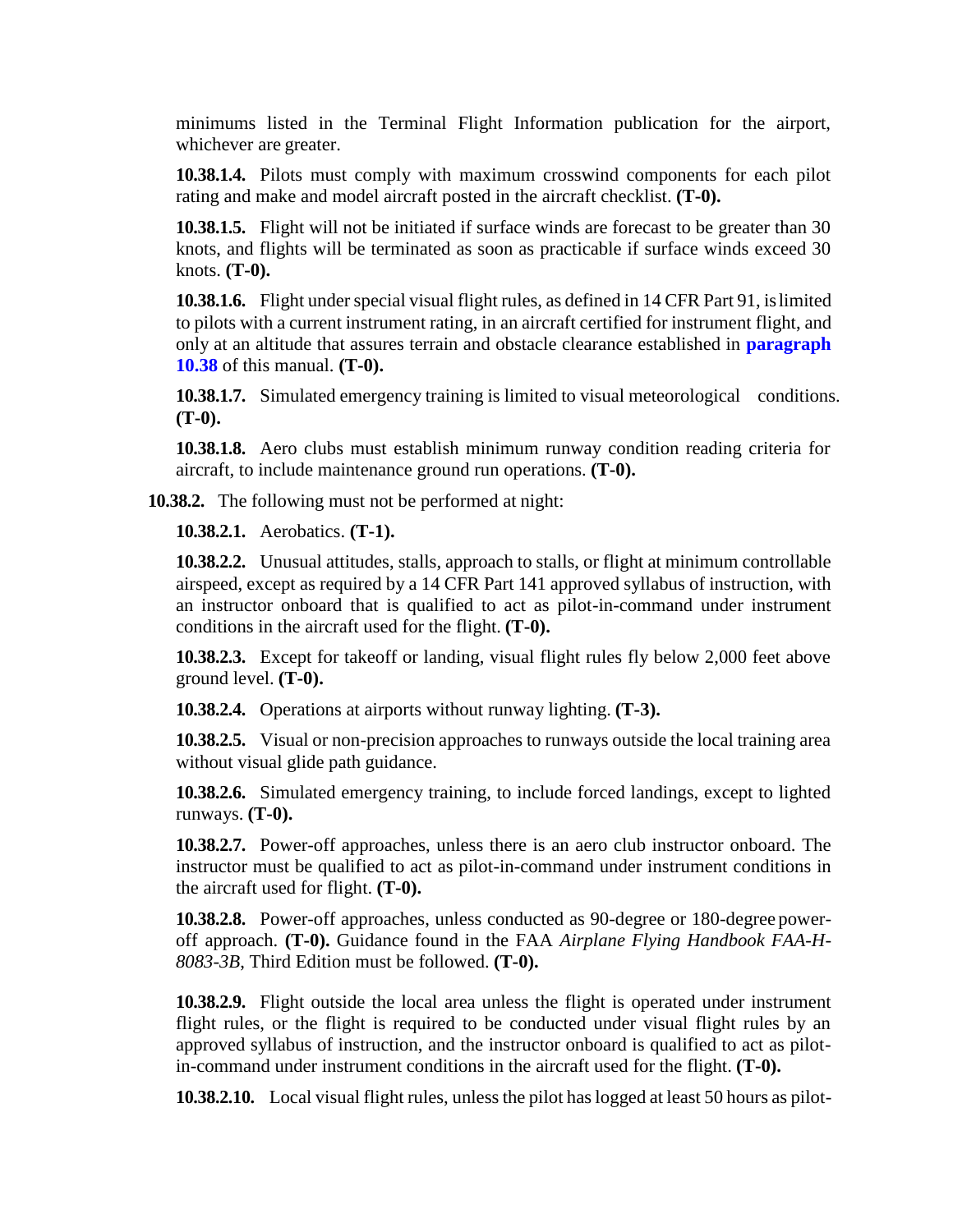in-command and maintains visual contact with an airport approved for night operations, or is a current and qualified instrument rated pilot. **(T-0).**

**10.38.2.11.** Simulated night instrument practice in the local area unless a second pilot, with night currency in the aircraft being flown, is onboard as a safety observer and has access to the flight controls. **(T-0).**

**10.38.3.** The club manager will ensure the pilot-in-command not allow passengers onboard the aircraft unless the passengers have completed an AF Form 1585. **(T-3).** Executed forms must not be carried onboard the aircraft, and the club manager will ensure the form be reexecuted at least every 12 months. **(T-3).**

**10.38.3.1.** A parent or legal guardian shall execute the AF Form 1585 on behalf of any person under 18 years of age. If the individual is an emancipated minor, the sponsoring member must execute the document. **(T-0).**

**10.38.3.2.** The club manager will ensure passengers are not on training flights except when approved by the club manager or chief flight instructor and an instructor is occupying one of the pilot positions. **(T-3).**

**10.38.3.3.** The club manager ensures passengers are not on check flights. **(T-3).**

**10.38.3.4.** Simulated emergency procedures are not permitted on any passenger flight except when an instructor occupies a pilot's position, the passengers are applicants enrolled in the same training course, and the chief flight instructor determines the training will benefit all applicants onboard the aircraft. **(T-3).**

**10.38.3.5.** Each passenger occupies a seat with an individual seat belt. The club manager and pilot-in-command must ensure children under four years old or less than 40 pounds will occupy a Department of Transportation approved infant or child seat restrained by an individual seat belt. **(T-0).**

**10.38.4.** Aero club duty day is 12 hours for a single pilot or 16 hours for two qualified pilots in an aircraft with dual flight controls. Flight duty day begins when the pilot(s) reports to the aero club for the first flight, or to the duty location (place of employment) for the first duty (work) of the day, whichever occurs first. Minimum crew rest between duty days is 10 hours after 8 hours or less of duty time, 12 hours for more than 8 hours duty time.

**10.39. Flight Plans.** Club managers must ensure pilots file a flight plan for all flights outside the local area. **(T-0).** Before flying to a military field, contact the destination base operations and aero club (if applicable) to ensure military field can accept the aircraft, and obtain a "prior permission required" number, if required. Enter the statement "USAF aero club aircraft, please advise base operations" in the remarks section of the flight plan. When departing a military base from other than home station, the pilot must file a flight plan with the local base operations. **(T-0).**

**10.40. Approved Airports, Runways, and Taxi Procedures.** The club manager ensures guidance is provided to pilots that will prohibit performing straight-in visual flight instruments approaches to non-towered airports. **(T-0).** This does not apply to practice instrument approaches being flown under radar control when the safety pilot is able to simultaneously monitor approach control and the common traffic advisory frequency and make appropriate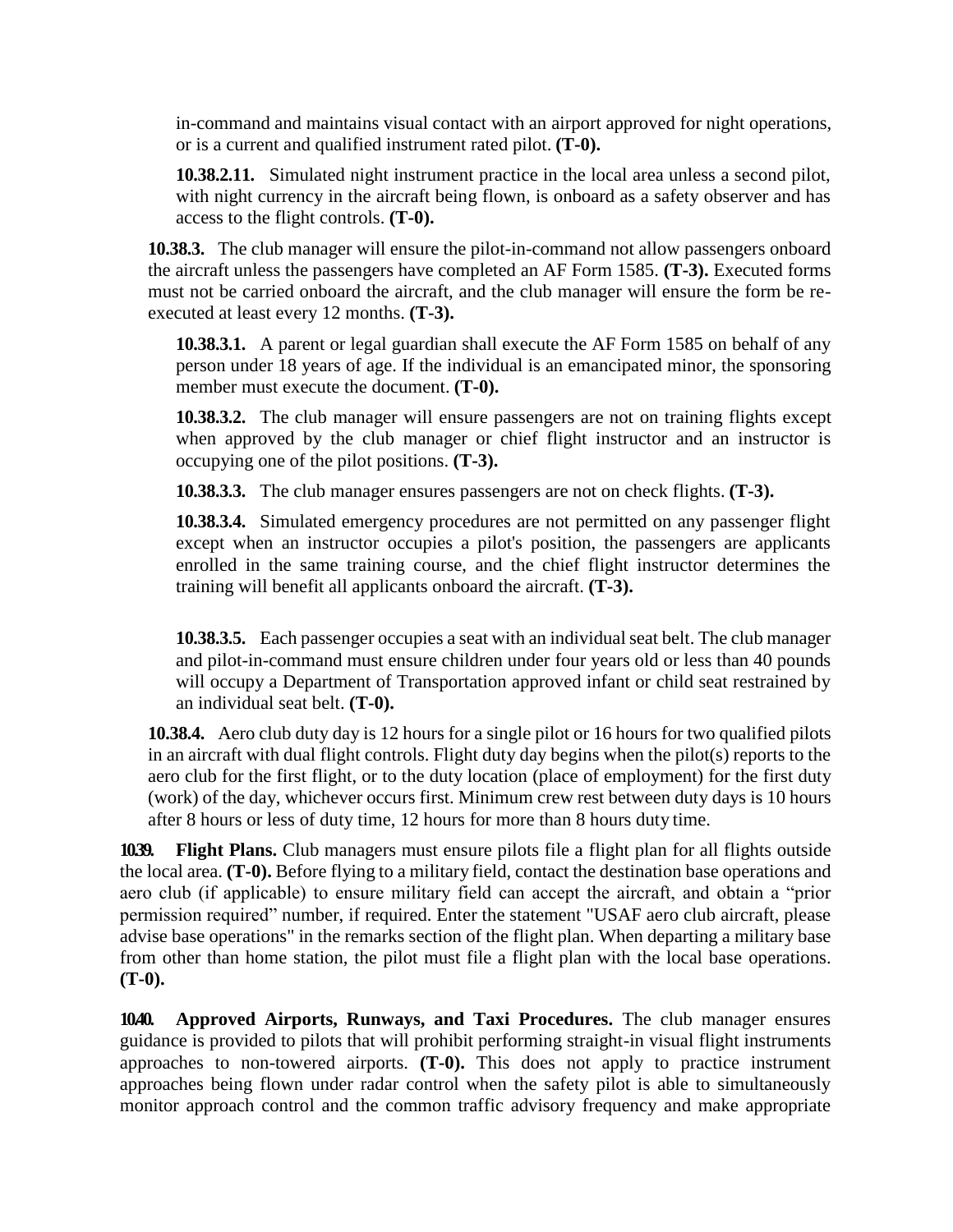position calls on the common traffic advisory frequency.

**10.43.1.** Pilots self-announce pattern position on downwind, base, and final leg using the phraseology recommended in the FAA.

**10.43.2.** Pilots only land at active airports listed in FAA (or host nation equivalent at overseas locations) or DoD flight information publications, or those designated by the installation commander. If an emergency or precautionary landing is made at an unauthorized location, the pilot should not take off without the club manager's approval. **(T-3)**.

**10.433.** Pilots must not takeoff or land on runways less than 2,000 feet long, or the sum of the aircraft takeoff and landing ground roll, whichever is greater. **(T-3).**

**10.43.4.** Pilots shall not takeoff or land on runways less than 50 feet wide. **(T-3).**

**10.43.5.** When approaching a non-towered airfield with unknown runway surface or approach conditions, pilots must make a low approach to the landing runway to determine surface conditions before making an approach to landing. **(T-3).** This may not be applicable to actual instrument approaches.

**10.43.6.** Pilots must not accomplish takeoff or landing rolls across raised arresting cables and must use minimum speed if the aircraft must taxi over arresting cables. **(T-0).**

**10.43.7.** Pilots must not taxi within 10 feet of an obstacle unless wing walkers or designated taxi lines, suitable for the make and model aircraft being operated, are used. **(T-0).**

**10.43.8.** Unless a higher taxi speed is required to prevent delay of traffic flow, pilots must not exceed a slow walk while taxiing in congested areas, or a brisk walk in all other areas. **(T-0).**

**10.43.9.** Pilots must not perform touch and go landings in complex aircraft. **(T-3)** Touch and go landings in complex aircraft are permitted when a pilot is accompanied by an instructor, qualified in the make and model being flown, and approved by the manager.

# **10.41. Minimum Altitude Single-Engine Aircraft.**

**10.44.1.** Club mangers must ensure guidance is provide that prohibits pilots prohibiting pilots from flying below 1000 feet above ground level (2000 feet in designated mountainous terrain) unless required by specific regulation, airspace restriction, for takeoff or landing, or when accomplishing requirements directed by an approved syllabus of instruction. **(T-0).** 

**10.44.2.** Pilots shall not descend below 500 feet above ground level during simulated forced landings, except to approved runways. **(T-1).**

**10.44.3.** Pilots must ensure proper engine operation at least every 500 feet when performing simulated engine failures in single engine aircraft. **(T-0).**

**10.444.** Pilots must not conduct aerobatic maneuvers below 2,500 feet above ground level. **(T-0).**

**10.44.5.** During the day, pilots must not descend below 1,500 feet above ground level when performing stalls, turns over 45 degrees of bank, slow flight, or unusual attitudes in single engine aircraft. **(T-0).**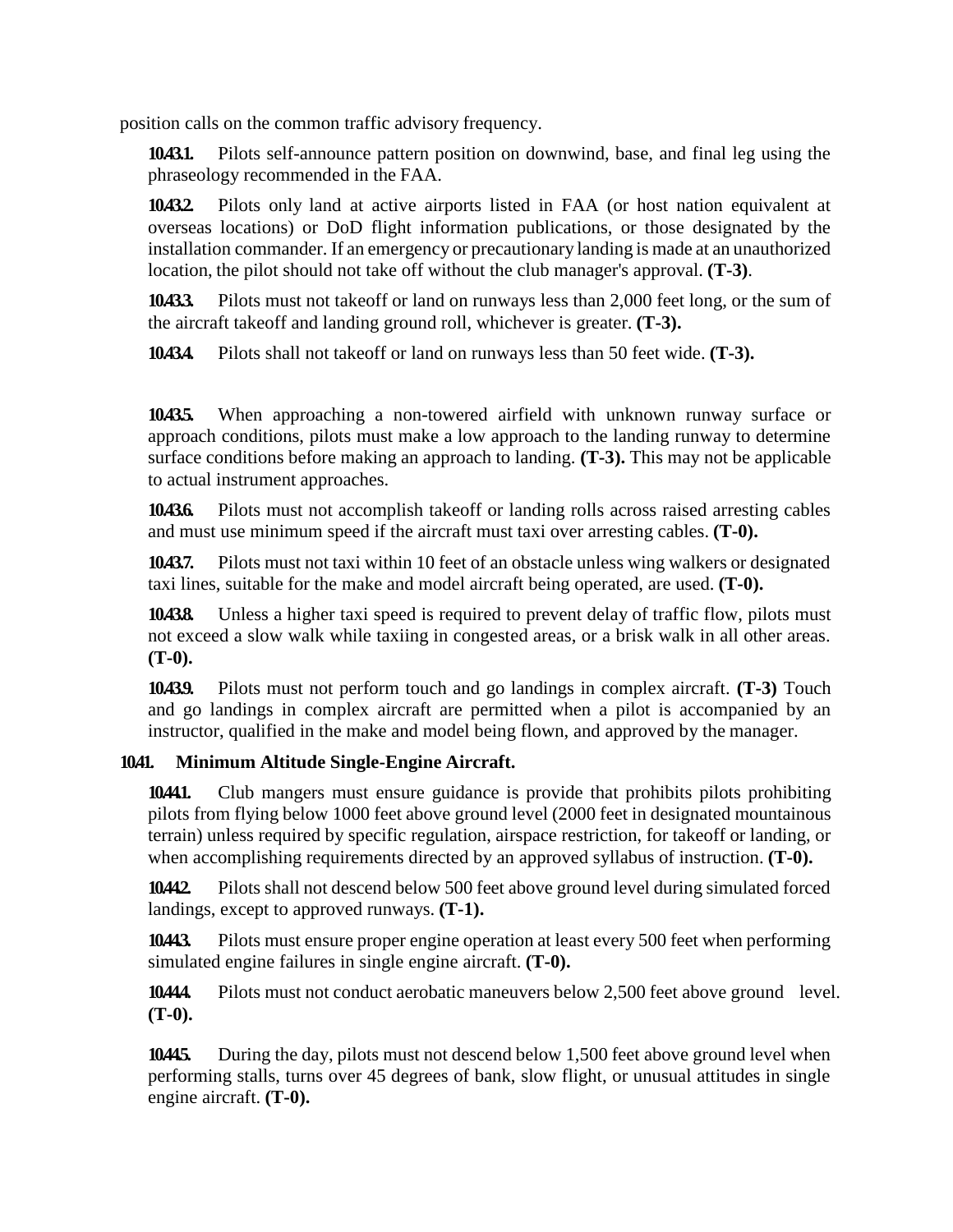**10.44.6.** At night, pilots must not descend below 2,000 feet above ground level when performing stalls, turns over 45 degrees of bank, slow flight, or unusual attitudes in single engine aircraft. **(T-0).**

### **10.42. Minimum Altitude Multi-Engine Aircraft.**

**10.45.1.** Pilots shall not descend below 3,000 feet above ground level when performing stalls, turns over 45 degrees of bank, slow flight, or unusual attitudes. **(T-0).**

**10.45.2.** Engine failures must not be simulated on the runway at an airspeed greater than one- half minimum control airspeed, and only if the aircraft is still on the runway with sufficient runway remaining for a normal stop. **(T-0).**

**10.45.3.** Flight instructors may accomplish a simulated engine failure during climb-out in multi-engine aircraft by retarding a throttle, but not below 500 feet above ground level, nor below recommended Vsse or Vyse, whichever is greater. **(T-0).** Vsse is the safe, intentional one-engine inoperative speed. Originally known as "Safe Single-Engine Speed" as defined in 14 CFR Part 23. Vyse is the best single-engine rate-of-climb speed "blue line" (multiengine, 12,500 pounds or less).

**10.45.4.** Feathering of one propeller during a simulated engine failure must only be demonstrated above 3,000 feet above ground level and in a position where a safe landing can be accomplished on an approved runway, should difficulty be encountered in unfeathering the propeller. **(T-0).**

**10.45.5.** While airborne, a simulated engine failure below 3,000 feet above ground level must only be performed by initially retarding the throttle of the selected engine to the minimum power setting authorized, then setting zero thrust. **(T-0).**

**10.45.6.** Simulated single engine go-arounds shall not be initiated or continued below 500 feet above ground level. **(T-0).**

**10.45.7.** Minimal control speed demonstrations will not be performed below 3,000 feet above ground level. **(T-0).** Recovery is made at the first indication of loss of directional control, stall warning, or buffet, whichever occurs first.

**10.45.8.** No smoking is prohibited in or within 50 feet of club aircraft. **(T-3).**

**10.43. Formation Flight.** Pilots must not conduct formation flights without the installation commander's approval and must have satisfactorily completed a formation checkout. **(T-3).** The installation commander may delegate this authority to the club manager, and a copy of this delegation authority must be maintained in the standard operation procedures. **(T-3).**

### **10.44. Student Pilots.**

**10.47.1.** Club managers must ensure solo student pilots not fly when the actual or forecast crosswind component for takeoff or landing exceeds 10 knots. **(T-0).**

**10.47.2.** Club managers must ensure solo student pilots not fly when the actual or forecast surface winds exceed 20 knots. **(T-0).**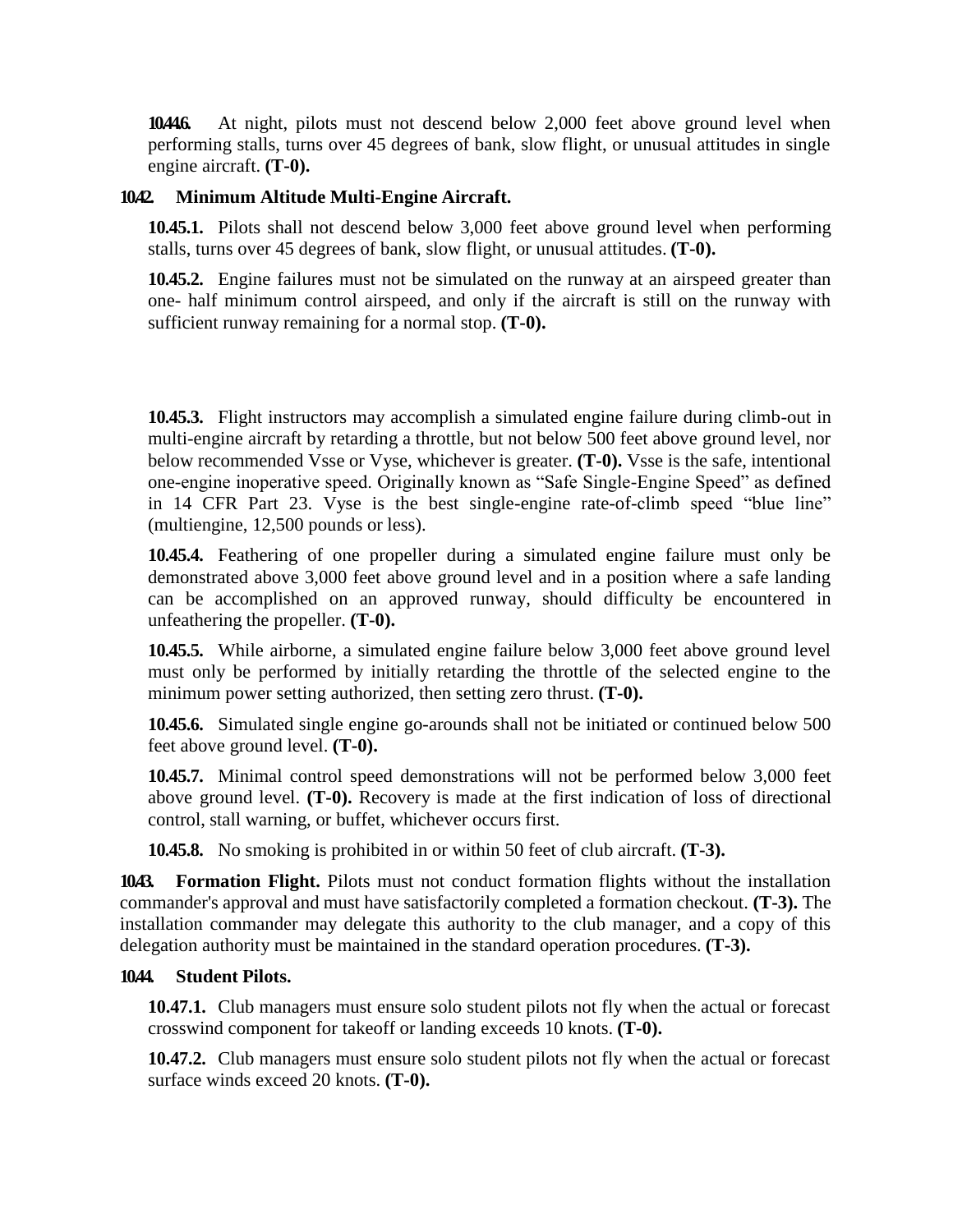**10.47.3.** Club managers must ensure solo student pilots not perform touch-and-go landings. **(T-0).**

**10.47.4.** Club manager must ensure student pilots not fly more than 10 hours solo or exceed 30 days without a dual proficiency flight. **(T-0).** The flight must include all items listed in 14 CFR Part 61.87 (d) and (e). **(T-0).**

**10.47.5.** Club managers must ensure student pilots do not fly solo at night. **(T-0).**

**10.47.6.** Club managers must ensure solo student pilots will not conduct simulated emergency procedures, to include simulated forced landings. **(T-0).**

**10.47.7.** The chief flight instructor must develop standard training cross-country routes for student pilots. **(T-0).** Only the chief flight instructor may authorize the use of other routes. **(T- 3).**

**10.47.8.** Club managers must ensure all dual portions of supervised solo flights will include three student landings and one go-around at the airfield where the student will solo. **(T-3).**  Flight instructors must ensure adequate student proficiency and be present at the airport during the solo portion of the flight. **(T-0).** Prior to a student pilot's first unsupervised solo flight, the student pilot must have completed a satisfactory flight check with the chief or assistant chief flight instructor. **(T-0).**

**10.47.9.** On the first two solo cross-country flights, club managers must ensure students fly to airfields where the students have previously demonstrated satisfactory traffic patterns to a flight instructor. **(T-3).** Students may then fly the remainder of the solo cross-country requirements to other airports approved by the chief flight instructor.

**10.47.10.** Unless restricted by local area procedures, solo student pilots will use the student pilot radio identification procedure as specified in the FAA *Aeronautical Information Manual*.

**10.45. Aerobatic Flight.** Club managers must ensure pilots not conduct aerobatic flight unless the pilot have satisfactorily completed an aerobatic checkout. **(T-3).**

# **10.46. Fuel Reserves.**

**10.46.1.** Club managers must ensure pilots not begin a flight unless there is sufficient fuel to complete the flight to the point of intended landing, fly from that airport to an alternate (if an alternate is required), and then fly after that for at least 1 hour at normal cruise consumption. **(T-3).**

**10.46.2.** If a flight extends to a point where less than 1 hour of fuel remains, the pilot-incommand will land at the nearest suitable airport to obtain additional fuel. **(T-3).**

**10.46.3.** For flight planning purposes, club managers must ensure the pilot-in-command will calculate fuel consumption using the aircraft or engine manufacturer's data, whichever is greater. **(T-0).**

# **10.47. Other Restrictions the Club Manager Enforces.**

**10.47.1.** Pilots will not use club aircraft for towing gliders or sail planes. **(T-2).**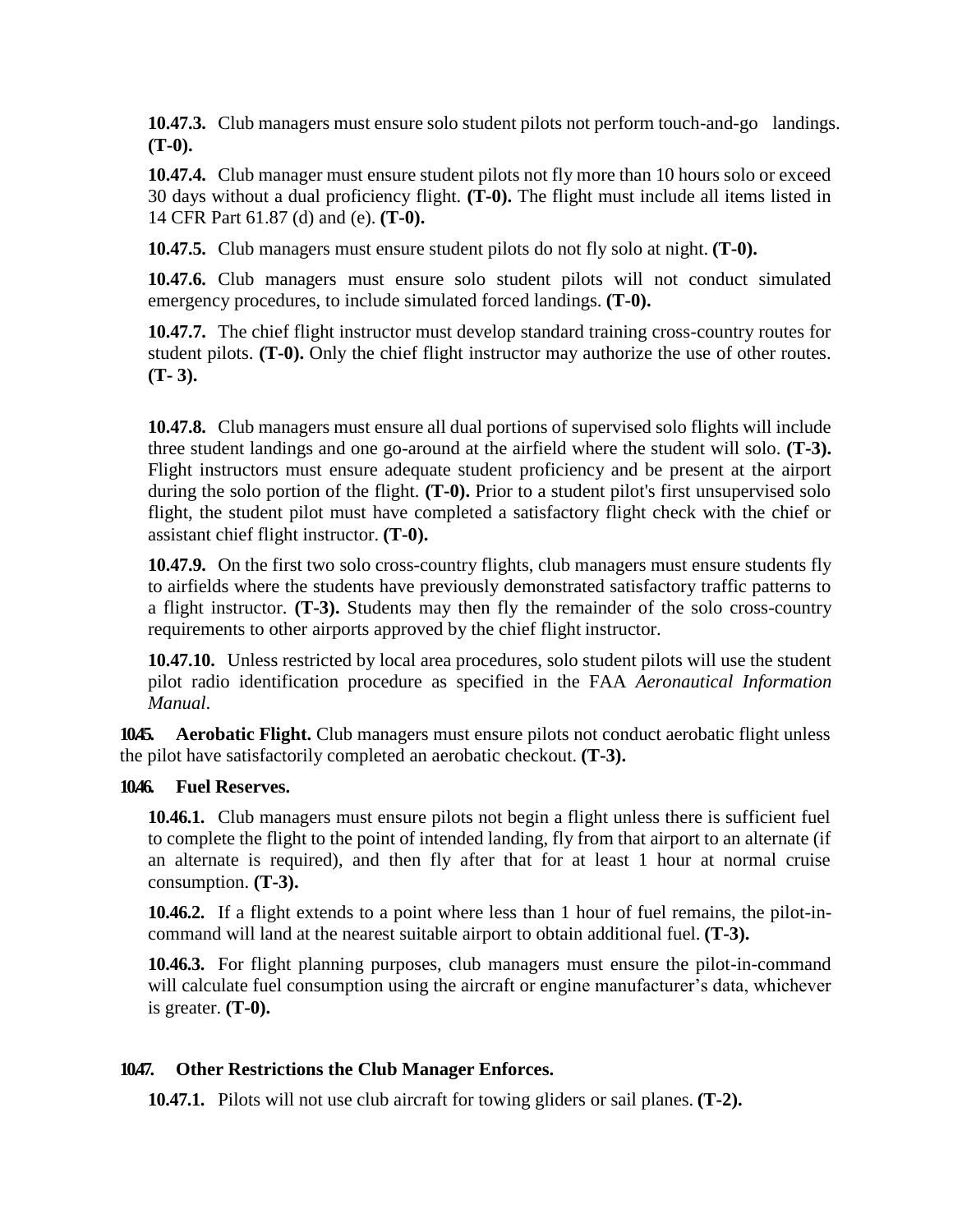**10.47.2.** Pilots will not use club aircraft for parachuting or skydiving. **(T-2).**

**10.47.3.** Club members will not use club aircraft for commercial purposes. **(T-1).**

**10.47.4.** For all flights, pilots will compute takeoff and landing performance for each airport of intended use based on actual or forecast conditions. **(T-0).** In addition, pilots will check actual aircraft takeoff performance against computed data, and abort the takeoff if aircraft performance is inadequate. **(T-0).**

**10.47.5.** Pilots will calculate weight and balance data for each flight. **(T-0).**

**10.47.6.** Pilots will not takeoff with snow or frost on the aircraft. **(T-0).**

**10.47.7.** Pilots will not hand prop aero club aircraft certified to operate with an electrically driven starter. **(T-1).**

**10.47.8.** Pilots will not taxi an aero club aircraft until each person onboard has properly fastened their seat belt. **(T-0).**

**10.47.9.** Pilots will comply with established bird condition procedures. **(T-0).**

**10.48. Grounding an Aircraft.** Any aero club pilot, airframe and power plant mechanic, or manager will ground an aircraft if, in their opinion, the aircraft is not in an airworthy condition. **(T-0).** The club manager and member must be familiar with AFTO 781A, *Maintenance Discrepancy and Work Document* (or equivalent), which is used to document discrepancies, which caused the grounding action. **(T-1).** When an aircraft is grounded, club managers must ensure aircraft not be operated until released by a club airframe and power plant mechanic with appropriate documentation. **(T-3).**

**10.49. Maintenance Status.** The club manager must ensure the current maintenance status of each club aircraft is available to the pilot (automatic dispatch system may be used to provide inspection status). **(T-3).**

**10.50. Precision Measuring Equipment.** The club manager must ensure all precision measurement tools are labeled calibrated at least annually according to requirements listed in 14 CFR Part 43, manufacturer's instructions, and AF guidance. **(T-0).**

**10.51. Functional Check Flight.** Club managers must ensure a functional check flight is required for aircraft being returned to service after having undergone alterations or repairs, which in the opinion of the chief mechanic could alter the flight characteristics of the aircraft, affect the navigation systems of the aircraft, or adversely affect the operability of aircraft systems that cannot be adequately ground tested. **(T-0).**

**10.52. Deferred Maintenance.** The club manager will be the final authority for approvingthose discrepancies the chief mechanic has determined may safely be deferred until the next scheduled inspection. **(T-3).** Discrepancies the chief mechanic does not wish to defer shall be grounding items. **(T-3).**

**10.53. Tool Control Program.** The club manager will develop procedures to ensure tools are not inadvertently left inside aircraft during maintenance. **(T-3).**

**10.54. Maintenance Training.** The club manager will develop, conduct, and document initial training for all employed aero club mechanics and require documentation that contract aero club